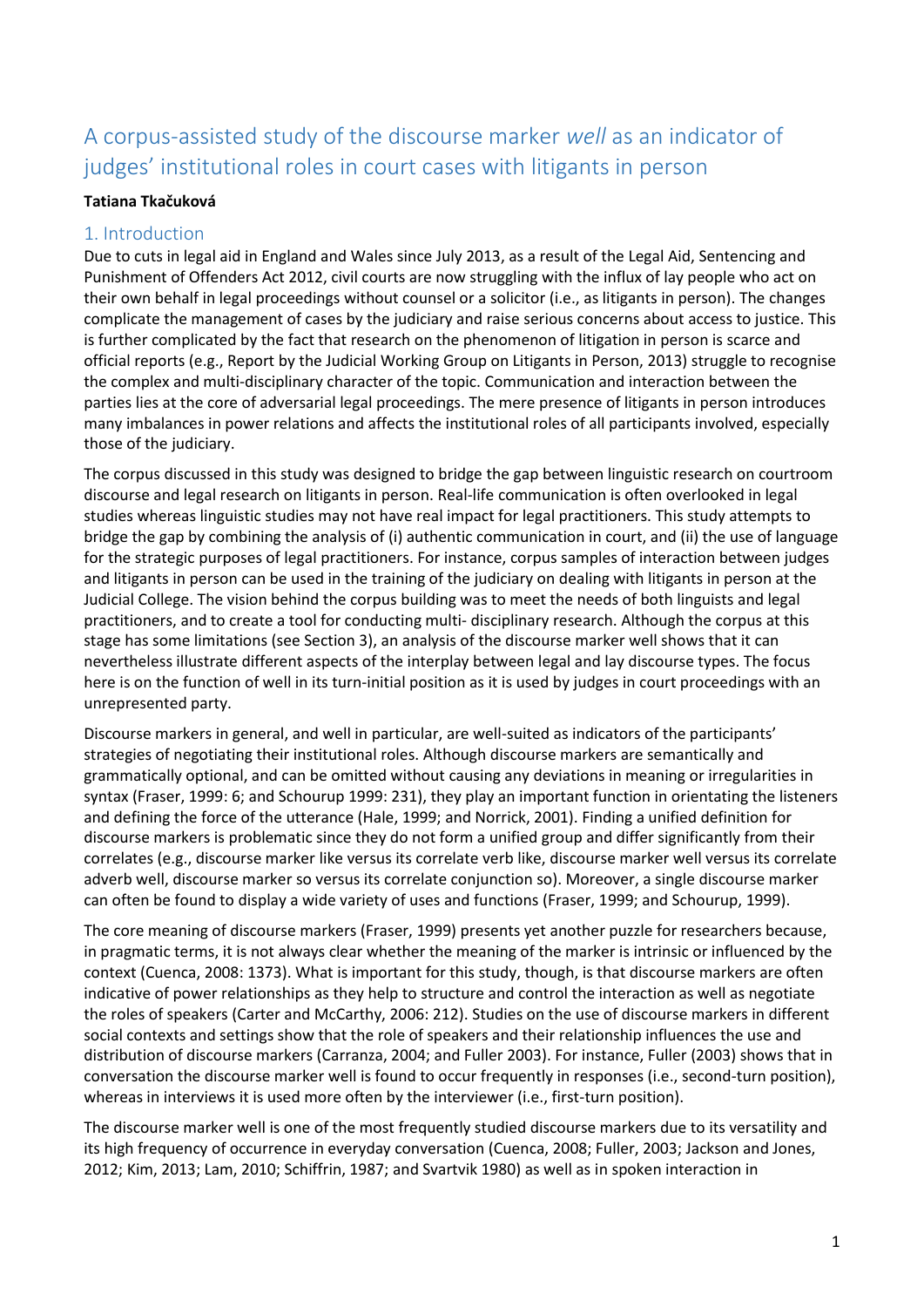institutional settings, including interviews (Fuller, 2003; Jackson and Jones, 2012; and Schiffrin 1987) and courtroom discourse (Hale, 1999; and Innes, 2010). It has been studied as a turn-initial discourse marker occurring in all three positions: first-pair part of adjacency pairs (Hale, 1999; and Innes, 2010), second-pair part (Innes, 2010; and Schiffrin, 1987) and also third turn (Kim, 2013).

In its textual function, the discourse marker well introduces a change of topic (Fuller, 2003), reinforces coherence links (Fuller, 2003; Lam, 2010; and Schiffrin, 1987) or is used as a delaying device when a speaker needs to pause (Cuenca, 2008; and Fuller, 2003). The interpersonal functions of well are mainly those of (i) a responsive marker, prefacing answers indicating insufficiency or incompleteness, or (ii) an emotive marker, conveying the speaker's surprise, dismissal or state of mind in general (Lam, 2010). The interactional functions of the discourse marker well range from (i) self-repair, self-correction and reformulation (Jackson and Jones, 2013) to (ii) turn- management and taking the floor (Lam, 2010). The discourse marker well also holds an important pragmatic function – that is, to initiate face-threat mitigation (Cuenca, 2008; Fuller, 2003; Innes, 2010; and Jucker, 1993). Given its wide range of textual, interpersonal, interactional and pragmatic functions, turn-initial well provides scope for exploring how judges adapt their professional roles when dealing with litigants in person. Section 2 provides a more detailed reasoning of how the discourse marker well in its different functions helps negotiate or establish institutional roles of the participants in courtroom settings, and Section 5 illustrates different functions of well-initiated turns as used by judges in courtroom proceedings with litigants in person.

## 2. Previous research on the legal-lay discourse in courtroom settings and the role of discourse markers

There is little research on the communicative challenges that are experienced by litigants in person, the judiciary, court staff or opposing counsels in court proceedings with an unrepresented party. Even the most recent publication on legal–lay discourse, an edited volume by Heffer et al. (2013), does not mention difficulties litigation in person brings to the judiciary and the courts. Although the edited volume is a useful source of information on many communicative issues arising from differences in legal- and lay-discourse types in a variety of contexts (e.g., police interviews and public hearings), the omission of self-representation as a topic shows an important gap in the research – a gap which this paper attempts to bridge.

Research dealing directly with linguistic aspects of litigation in person is limited to two short studies on small claims courts (Conley and O'Barr, 1998; and O'Barr and Conley, 1990) and research that I have conducted (Tkačuková, 2007, 2008, 2010, 2011). The first two studies concentrate on narrative structures and conclude that litigants in person use narrative devices that are common in everyday conversational interaction and, therefore, produce relational accounts instead of the narrative devices of rule-oriented accounts that are expected by the judiciary (e.g., self- represented litigants describe their feelings instead of limiting themselves to the facts). This is in line with Heffer's (2005: 20–4) observation of the tension between the paradigmatic (socio-scientific) mode of reasoning employed by legal professionals and the narrative mode of reasoning often used by lay participants (e.g., witnesses and members of the jury).

As per O'Barr and Conley (1990), single case studies conducted by the author (Tkachuk, 2007, 2008; and Tkačuková, 2010, 2011) have found that there is a disparity between the rules of everyday conversational discourse and the pre-specified requirements of courtroom discourse. As a result, litigants in person typically find it challenging to adapt their interactional habits and language use to the hostile atmosphere of crossexamination when it is necessary to discredit witnesses or their presentation of facts (Gibbons, 2003). Professional counsels challenge witnesses by asking them closed leading questions and limiting their interactional space (Danet et al., 1980; Harris, 1984; Heffer, 2005: Chapter 4; Luchjenbroers,

1997; Philips, 1987; and Woodbury, 1984) and coercing them into preferred replies by using controlling pragmatic strategies (Aldridge and Luchjenbroers, 2007; Conley and O'Barr, 1998; Cotterill, 2003; Drew, 1990; Gibbons, 2003: 112–27; and Matoesian, 2005). Instead, the litigants in person in Tkačuková 's data, based on the libel case McDonalds v Helen Steel ad David Morris, allowed too much interactional space for witnesses, used too many open questions and their closed questions were not restrictive enough (Tkačková, 2010, 2011). This is also reflected in their use of discourse markers. Hale (1999) notes that common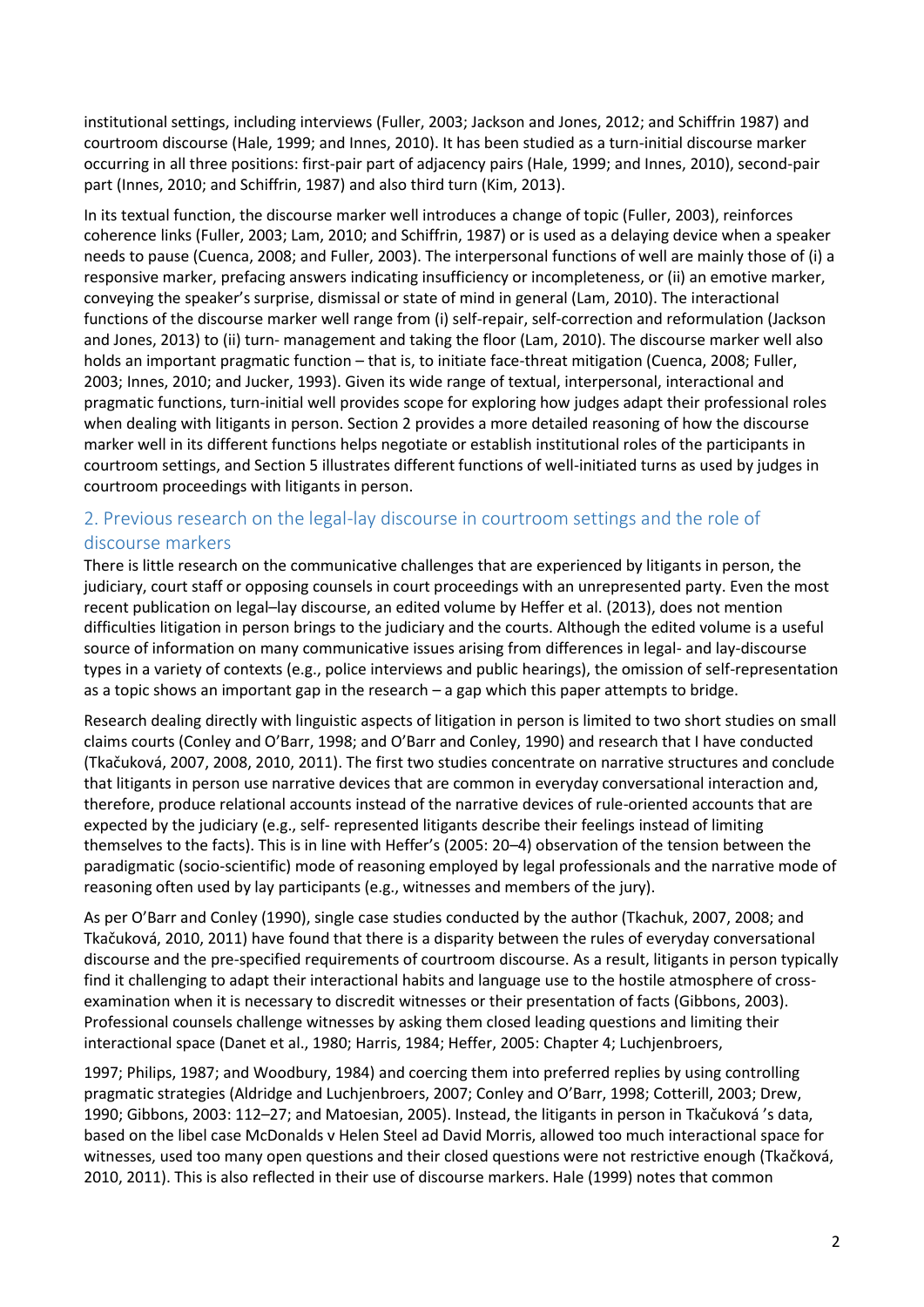discourse markers such as well are used to signal coherence in everyday conversation, whereas in crossexamination the same discourse markers are used in their more challenging functions for indicating disagreement and controlling the flow of questioning. Tkačuková (2010) shows that discourse markers are used by litigants in person in their supportive function to indicate comprehension and acknowledgement during cross-examination rather than adding force to the challenging questioning. For the very fact that litigants in person were not always challenging enough, the judge had to interfere in their cross- examination and ask specifying questions.

The above-mentioned studies on litigants in person focus on the evidentiary stage of the proceedings (i.e., witness examination stages). The use and functions of discourse markers during the evidentiary stage have been analysed in several studies (Hale, 1999; Innes, 2010; and Tkačuková 2010). In contrast, the focus of this paper is on procedural stages (discussions between litigants in person, opposing counsels and judges about legal points and organisational matters). It is during procedural stages that most distinctions between legaland lay-discourse types arise because judges need to ensure litigants in person are not disadvantaged due to their lack of legal training. The functions of discourse markers can, thus, indicate the roles of judges in cases with litigants in person.

The discourse marker well in its initial position is especially well- placed for illustrating the interactional and communicative interplay between legal and lay participants. The reasons are numerous. Firstly, the discourse marker well frequently occurs both in paradigmatic and narrative modes; it has a firmly established place in question/answer driven institutional settings such as court (Innes, 2010) or interviews (Fuller, 2003) as well as everyday conversation (Fuller, 2003; Jackson and Jones, 2013; Kim, 2013; Schiffrin, 1987; and Svartvik, 1980) or even story-telling (Norrick, 2001).

Secondly, the discourse marker well in its turn-initial position can help signal turn-taking management. Turntaking in courtroom settings is strictly pre-specified with turn order and the distribution of turns preallocated to speakers with specific roles (e.g., witnesses answer questions and are not permitted to offer any other types of contributions, counsel ask questions) and overlapping speech is avoided by counsel employing such remedial techniques as cut-offs or re-starts to restore the turn-taking order (Atkinson and Drew, 1979: 67). Litigants in person have, however, been found to follow turn-taking management common in everyday conversation, which is less orderly and lacks many pre-allocated aspects (Tkačuková, 2010). They often interrupted witnesses or were interrupted by witnesses and their witness examination was, thus, disorderly (Tkačuková, 2008). Judges were also found to interrupt witness examination that was conducted by litigant in person in order to ask witnesses additional questions or interfere with litigant in person's questioning strategies (Tkačuková, 2010). In its function as a cohesive link between turns (Fuller 2003; and Schiffrin, 1987) and as an initiator of self-repairs (Jackson and Jones, 2013), well is indicative of the turn-taking management during interaction between legal professionals and litigants in person.

There are two more functions of the discourse marker well which often stand out in the interplay between the legal- and lay-discourse types and interactional styles: well indicating inequalities in the institutional authority of the interlocutors, and well as a mitigation device. In its first function, the discourse marker well controls the flow of the interaction (Carter and McCarthy, 2006: 212) and adds force to coercive questioning or challenging replies (Hale, 1999; and Innes, 2010). One of the judges' roles is to ensure litigants in person understand the complicated legal concepts and principles related to their case. The orientation of the discourse marker well backwards and forwards in specifying the meaning intended by the previous speaker and the current one (Schiffrin, 1987) allows well-initiated turns to unfold the negotiation of meaning between judges and litigants in person.

Furthermore, the function of well as a mitigation device for toning down the potential face-threat to the hearer (Cuenca, 2008; Fuller, 2003; Innes, 2010; and Jucker, 1993) is especially important to legal scholars and practitioners. Due to the growing number of litigants in person, the traditional role of judges is currently undergoing change since judges have increasingly to undertake the additional role of being the main facilitator of the legal process and the mitigator between the legal parties. Among other suggestions, the first official report by the Judicial Working Group on Litigants in Person (2013) advocates training for judges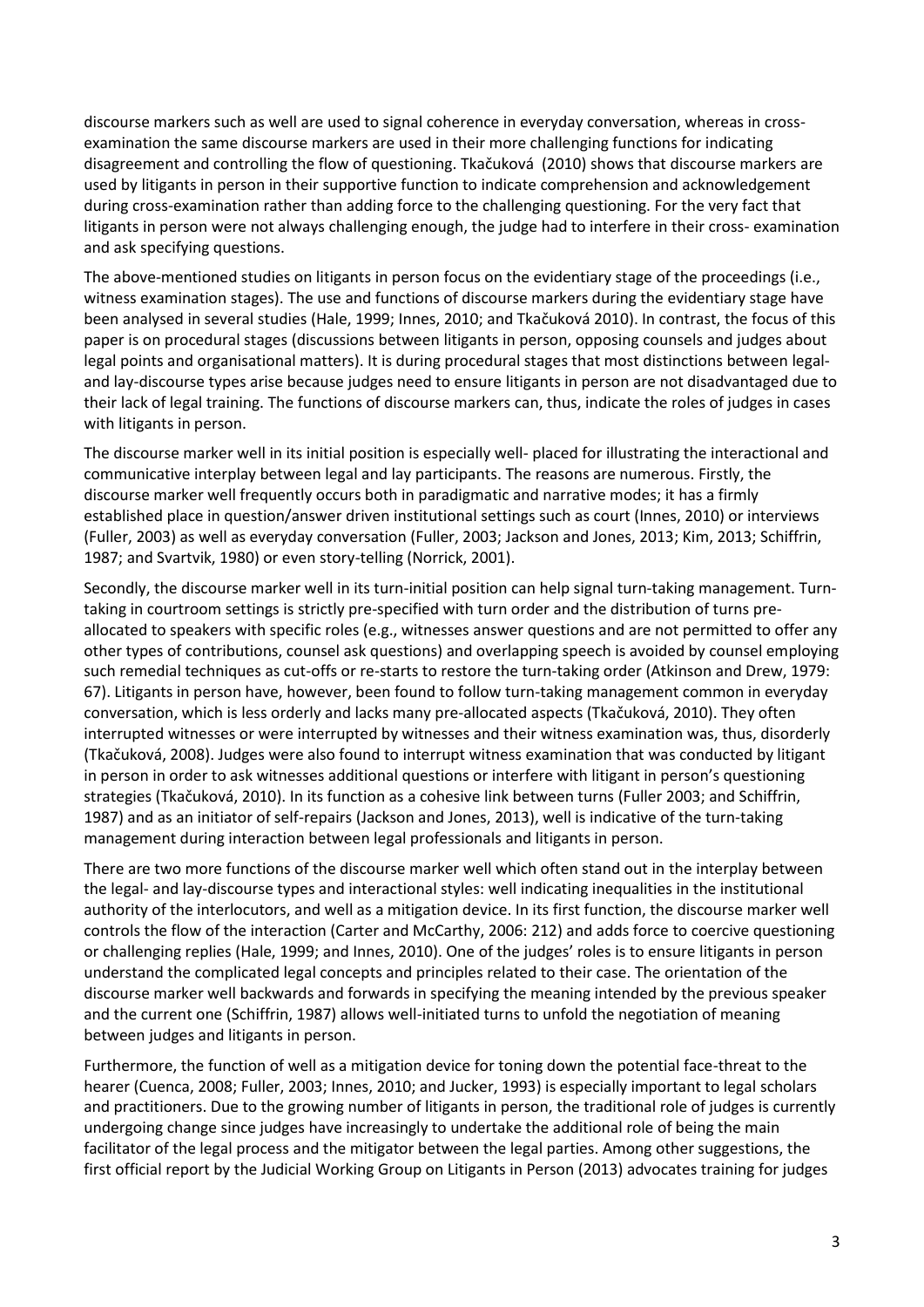and court staff on dealing with litigants in person within the newly established Judicial College. The mitigating function of the discourse marker well has a special place in legal–lay discourse where litigants in person are in a disadvantaged position and can potentially find themselves in many face- threatening situations with judges and opposing counsel requiring action from them.

In general, linguistic research on the role of judges in legal proceedings has been preoccupied by power inequalities, the difficulties of lay people with presenting their stories and the disparity between the paradigmatic and narrative modes in legal–lay discourse. Legal research on self-representation is more aware of potential complications that litigants in person cause and of the changing role of the judiciary. The discourse marker well in all of its functions and versatile uses is in the ideal position to reflect all of the complexities of legal–lay interaction. Most importantly it has the potential to uncover mitigating strategies used by the judiciary and to show how judges negotiate the roles of litigants in person and the meaning of legal concepts.

## 3. Data

The corpus is based on verbatim transcripts from seven civil and criminal court cases transcribed by professional court transcribers. Civil cases are not generally audio recorded (with the exception of family cases, which are strictly confidential). Therefore, the audio recordings were not available for the cases I analyse here. With the criminal cases, I made a substantial effort to obtain recordings, but the recordings could not be released to researchers from abroad. It is extremely difficult to obtain even court transcripts due to a number of complications: the sensitive nature of the data and ethical considerations, the very high cost of transcription services, and difficulties tracing case numbers of cases with litigants in person.

Furthermore, conducting linguistic analysis based on verbatim transcripts is not ideal for the purposes of spoken discourse analysis and the accuracy of verbatim court transcripts has been questioned in many studies due to the nature of spoken language and the fact that transcripts are produced for purely legal purposes (Eades, 1996; Fraser, 2003; and Walker,

1986). Sometimes transcribers make conscious changes in the participants' language. Reporter-induced changes mostly include correction of inaccurate grammar, syntactic rearrangements or restoration of dialectal features into standard forms (Walker, 1990: 228–32). The extent to which court reporters correct the speakers' language depends on the type of participant they transcribe. The language of legal professionals and expert witnesses, for instance, is corrected more often as these professionals are expected to express themselves better than ordinary lay participants (Heffer 2005: 56; and Walker 1990: 232–4). Even including punctuation in the transcription makes transcripts dependent on the stenographers' interpretation of an utterance (Eades, 1996; Fraser, 2003; and Walker, 1986). Interruptions are, for instance, usually indicated with dashes, but such a simplified system does not make it clear when exactly interruptions begin and for how long simultaneous speech lasts (Walker, 1986: 211–13). However, these limitations are minimised by the fact that this study concentrates on the formal features of interaction such as the use, function and occurrence of the discourse marker well. In spite of the possibility of transcriber-induced correction, researchers consider court transcripts to be a valuable source for linguistic analysis (Eades, 1996). From his observations in court, Heffer (2005: 58) concluded that, in the overwhelming majority of cases, the language presented in transcripts was accurate.

The corpus used in this research consists of 12,338,166 words and is a collection of seven sub-corpora, each based on a court case tried in different jurisdictions (England and Wales, USA and Canada). Table 1 shows the list of cases analysed, their types, jurisdictions and sub-corpus size.

In the corpus, there are three long and widely publicised cases in which litigants in person chose to represent themselves despite having other options available: McDonald's Corporation v. Helen Steel and David Morris, David Irving v. Penguin Books and Deborah Lipstadt, United States of America v. James A. Traficant. The activists Helen Steel and David Morris chose to represent themselves after they were sued over the contents of the leaflets 'What's Wrong with McDonald's? Everything they don't Want you to Know', which they were distributing in public. David Irving, a British historian, publicly expressed his sympathy for anti-Semitism, and filed a libel suit against Penguin Books and Deborah Lipstadt for being labelled as a Holocaust denier. James Traficant, a politician and member of the US House of Representatives, represented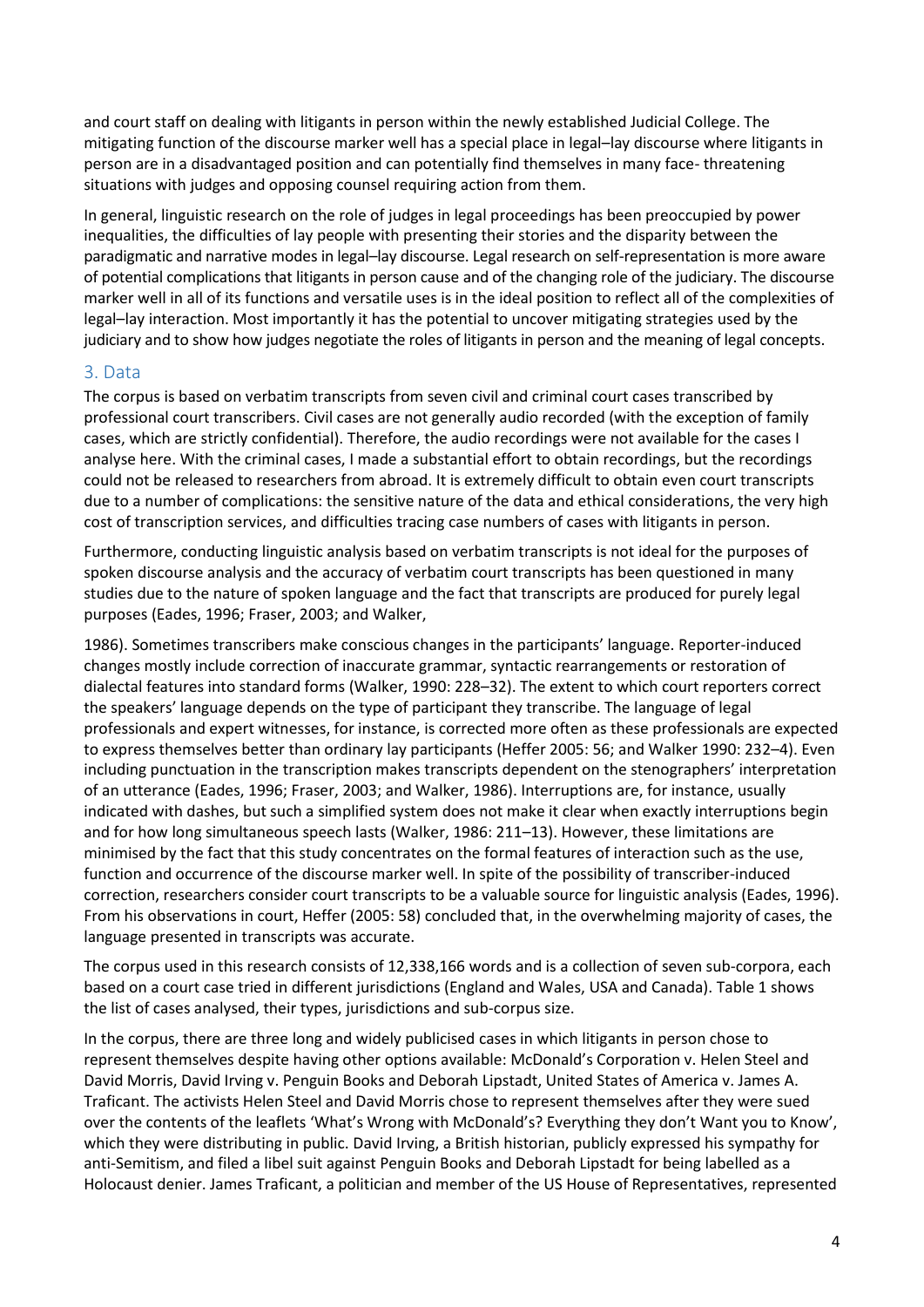himself when federal corruption charges were brought against him. The other cases are small claims cases, for which there is no extra-linguistic information available and the names were anonymised.

| Case                                                                              | Case type | Country    | Sub-corpus<br>size (tokens) |
|-----------------------------------------------------------------------------------|-----------|------------|-----------------------------|
| McDonald's Corporation v. Helen Steel and David Morris<br>(McDonald's Sub-Corpus) | Libel     | UK.        | 9,005,850                   |
| David Irving v. Penguin Books and Deborah Lipstadt (Irving Sub-<br>Corpus)        | Libel     | UK         | 1,685,058                   |
| LiP v. an insurance company (Small Claims Sub-Corpus 1)                           | Civil     | UK         | 43,812                      |
| United States of America v. James A. Traficant (Traficant Sub-<br>Corpus)         | Criminal  | <b>USA</b> | 1,384,469                   |
| LiP v. a cable communications company (Small Claims Sub-<br>Corpus 2)             | Civil     | <b>USA</b> | 116,868                     |
| LiP v. family members (Small Claims Sub-Corpus 3)                                 | Criminal  | <b>USA</b> | 36,013                      |
| LiP v. an investment company (Small Claims Sub-Corpus 4)                          | Civil     | Canada     | 66.096                      |

Table 1: List of sub-corpora outlining cases involving litigants in person (LiP)

Recent research conducted for the Ministry of Justice found that litigants in person coming from different educational, social and professional backgrounds, including those with high levels of education or professional experience, struggle with many aspects of the legal process (Trinder et al.,2014). Educational or professional background does not, thus, affect an individual's capacity to represent themselves. For this reason, the sub- corpora are comparable and relevant for the analysis of the discourse marker as used by judges in their communication with litigants in person.

The corpus is a work in progress which is being constantly supplemented with newly acquired verbatim transcripts. Each sub-corpus includes all stages of court cases, including evidentiary stages (witness examination), opening and closing statements, and resolving procedural and organisational matters. Subcorpora can be searched individually, in different combinations or as a whole corpus. Despite the differences in the size of individual sub-corpora (caused by the duration of cases), jurisdictions, types of cases and types of litigants in person, the corpus as a whole presents a solid position for identifying specific problematic areas of court communication for litigants in person, and the interplay between the legal and lay discourse types.

# 4. Corpus linguistic approach and corpus design

A corpus approach offers several advantages for dealing with novel and timely topics: an easy way for incorporating new materials, re-usability for different types of analyses and the quick speed of processing data (McEnery et al., 2006). This is especially important for the inter-disciplinary topic of self-representation, which is rapidly gaining in significance and has an impact on a wide and varied community of legal professionals, stakeholders, policy makers and academics. A corpus approach allows researchers to extract individual lexical features from texts, quantify them and then put them into the wider context by identifying regular patterns and analysing the role of formal features for specific communicative purposes in the given context (Thornbury, 2010: 276). The bottom-up approach provides an objective basis for the analysis and eliminates weaknesses that are sometimes associated with discourse or pragmatic analyses, such as subjective conclusions, selective extraction of features or de-contextualised examples (McEnery and Wilson, 2001: 115). The research into smaller specialised corpora shows that more contextualised corpora are better suited for exploring specific linguistic features (Flowerdew, 2004; and Ma, 1993). The use of small, specialised corpora instead of big, generic corpora is well-established in discourse analysis because researchers find it easier to rely on a smaller number of whole texts with detailed metadata about speakers (McEnery et al., 2006).

Another advantage of corpus linguistics connected with objectivity is the necessity to consider, thoroughly, three main principles of corpus building: sampling, balancing and representativeness of the texts (McEnery et al., 2006: 13–21; and Nelson, 2010: 56). Balancing and representativeness are of particular importance in smaller specialised corpora such as this. The criterion of representativeness of a corpus is normally judged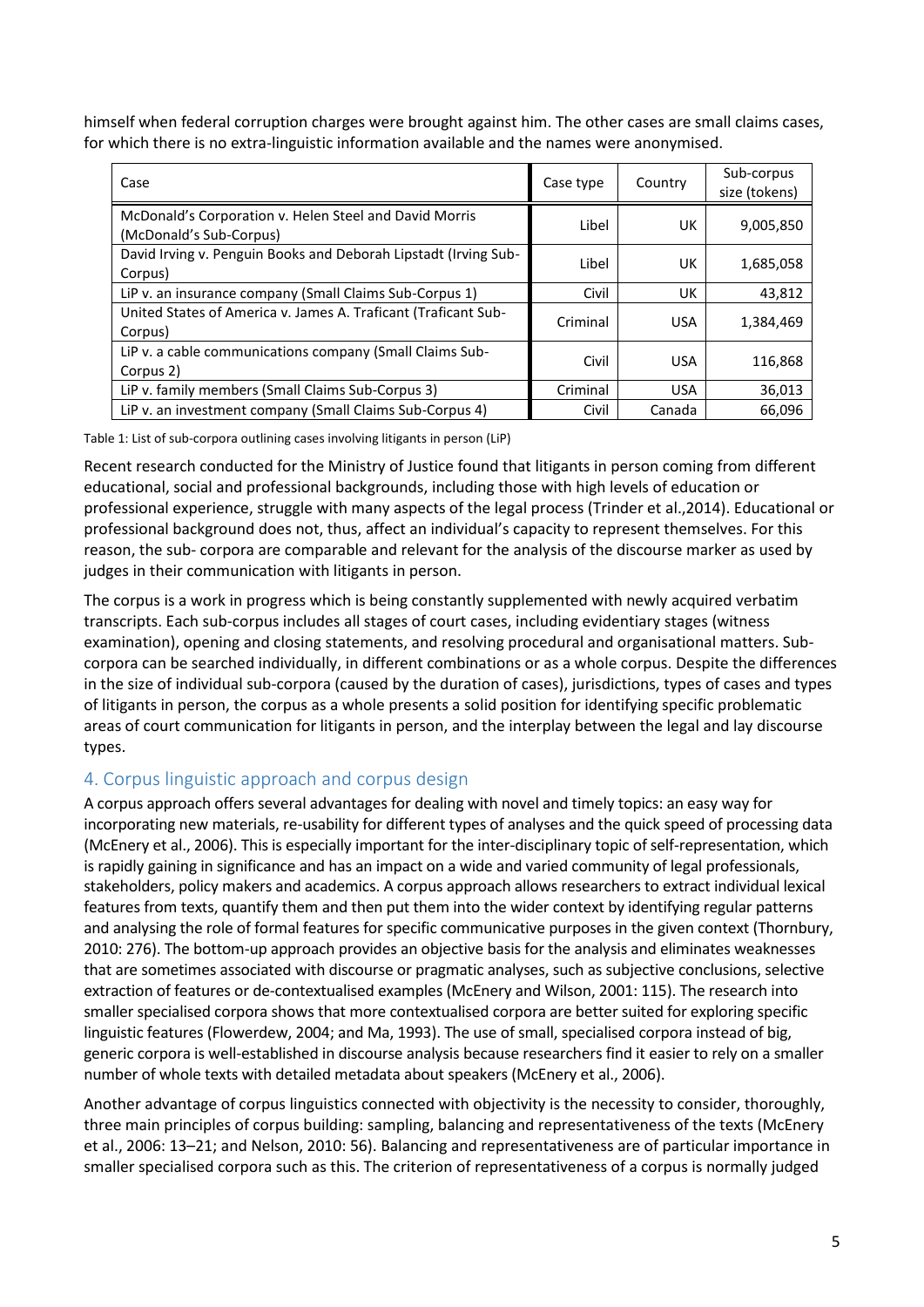against the situational context and the linguistic context (Koester, 2010: 69–71). The situational variability and representativeness of this specialised corpus are clearly determined by the focus on court cases with litigants in person who come from different social and educational backgrounds and opt for selfrepresentation for different reasons. The corpus includes cases with well-educated and highly articulate litigants (i.e., David Irving and James Traficant used the court as a forum for expressing their views despite having financial means for legal representation); activists (i.e., Helen Steel and David Morris who chose to represent themselves because of their strong belief in the freedom of speech); and ordinary litigants in person who chose to represent themselves in typical small claims cases because of a lack of financial means. The representativeness of the linguistic context is ensured by the fact that all sub-corpora include court hearings from the very beginning until the end and are, thus, representative of the evidentiary dialogic stages (witness examination) and monologic stages (opening and closing speeches) as well as procedural stages (discussions between the parties and the judge about order of witnesses, legal arguments, admissibility of evidence, etc.). Since the differences between the paradigmatic and the narrative modes are of a universal character (Heffer, 2005), litigants in person across different jurisdictions can be expected to have similar problems with communication in court.

The principles of sampling and balancing are inter-connected as both refer to choosing appropriate texts which represent a wide range of typical situations (McEnery et al., 2006: 125). The sampling of the corpus was largely determined by the availability of courtroom materials and the motivation to include whole cases from different jurisdictions. The importance of including whole texts for the contextually informed analysis when it is necessary to examine linguistic features within the text is supported by Flowerdew (2004: 15). The opportunity to compare how judges deal with the needs of litigants in person in different jurisdictions is especially valuable for legal professionals, stakeholders and practitioners, since each jurisdiction uses a slightly different approach and the results are visible in interaction between litigants in person and judges. For now, the corpus is limited to only a few cases from several jurisdictions and so cannot fully function for the needs of comparative legal studies. This use can be explored in future.

Balancing the corpus remains a weakness because of the differences in sizes of individual cases and the variety of cases. But the corpus is a starting point for the project in progress and this weakness is counterbalanced by the fact that it is possible to search individual sub-corpora or combinations of them and, thus, control the input data. Since there is no objective or unified method to measure the representativeness of the corpus, it is the research question that determines the criteria for corpus building, balancing, sampling and representativeness (McEnery et al., 2006: 21). The design of the corpus was adjusted to enable the answering of research questions from both disciplines, (i.e., linguistics and socio-legal studies).

When designing the corpus, the main challenge proved to be dealing with dialogic materials as it was necessary to divide the utterances in the transcripts into individual sentences according to the punctuation (sentence was defined as a sequence of words staring with a capital letter and ending with a full stop for purposes of simplicity). The choice of a sentence as a unit of analysis was guided by the need for an interdisciplinary and varied approach to data: research questions the corpus needed to answer were on the syntactical level. With the transcripts divided into sentences, it is easier to organise data, assign speakers to utterances, categorise types of utterances, categorise types of questions during witness examination, assign pragmatic marks ups, etc. Such basic division into sentences is problematic from the linguistic point of view as it does not account for discourse units. Pragmatic annotation would have been more functional if the corpus was designed for purely linguistic purposes. But the corpus would then not be easily applicable for answering research questions for socio-legal studies, where a fully automated annotation is an advantage for working with many varied cases. A basic simplified division proved to be more flexible for the reusability of the corpus.

Each sentence was marked up with four categories ('type', 'category', 'speaker' and 'comment') for a combination of automatic and manual tagging. The outlay and regular punctuation of verbatim transcripts with an exact indication of speakers allowed for speakers and categories to be assigned automatically to each sentence. Speakers were tagged as 'witness', 'judge', 'counsel' or 'litigant in person'. The division into categories according to types of utterances ('q' for questions, 'a' for answers and 'o' for other types of utterances) was a key step which helped to distinguish between witness examination stages and procedural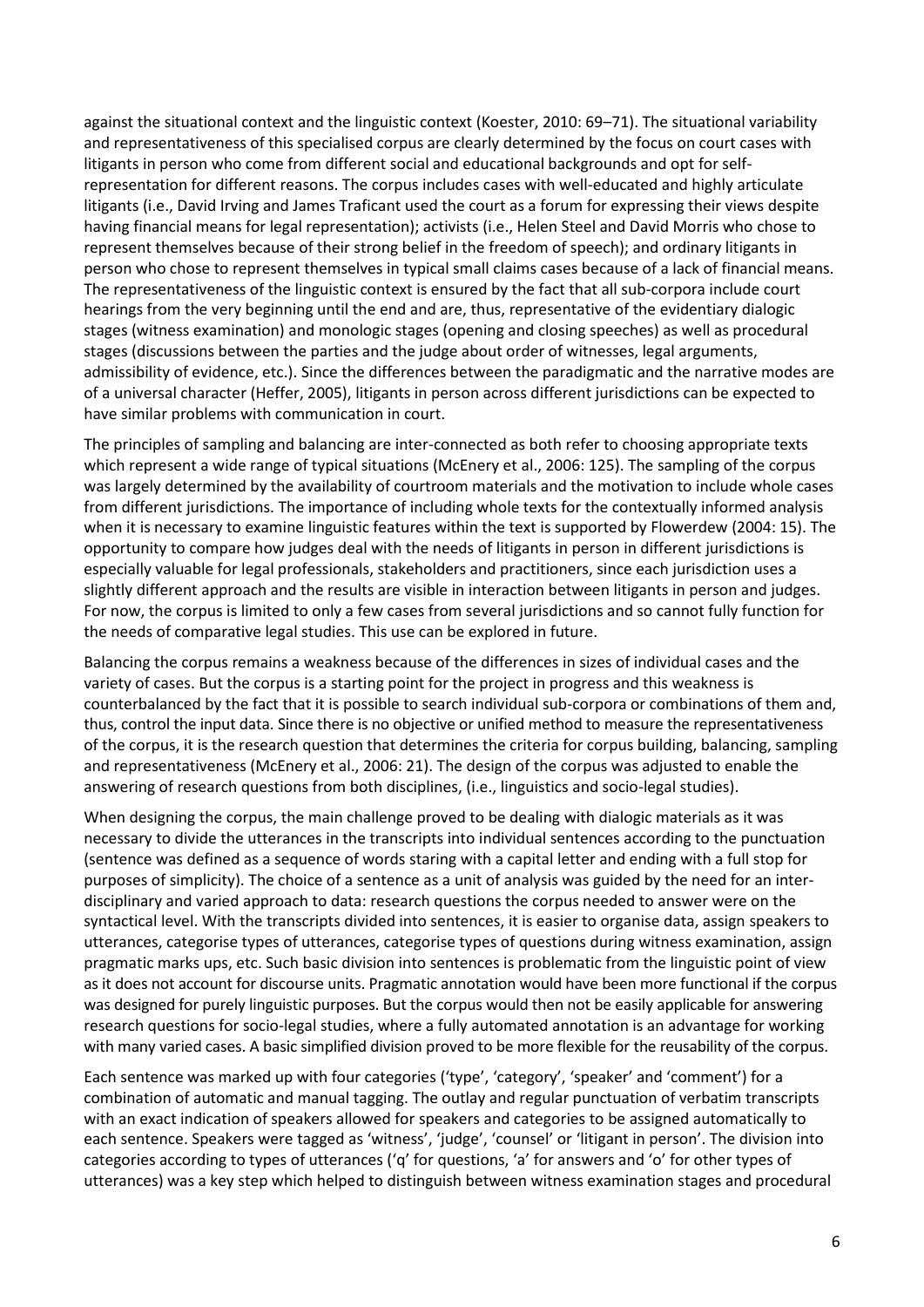stages. This, for instance, allows the analyst to see how litigants in person negotiate their institutionally ambiguous role when examining other lay people (i.e., witnesses) and when discussing legal points and procedural matters with the judge and the opposing counsel. The mark-up category, 'type', was reserved for types of questions and was tagged manually in a selected sub-corpus of cross-examinations (described in Tkačuková, 2010); the 'comment' mark up space was used for additional tags for pragmatic and semantic strategies, and allows for a flexible, manual tagging system which could fit the aims of potential future studies:

<s comment="" speaker="counsel" category="question" type=""> Ms. Bobby, when you testified last week, do you recall a series of questions and answers that were asked to you about the relationship between Charles O'Nesti and Congressman Traficant? </s><s comment="" speaker="Smith" category="question" type=""> You recall that series of questions and answers? </s>A. <s comment="" speaker="witness" category="a" > Yes. </s>

The marked-up documents were then tagged for parts of speech using TreeTagger (Schmid, 1994) and uploaded into the corpus query system Sketch Engine (Kilgarriff et al., 2014). As a result, the corpus and subcorpora are now searchable according to different combinations of the following features: speakers, types of interaction, lemmas, words, phrases and making attribute-value queries specific for the Sketch Engine. The corpus required an individual approach to corpus building and a specific annotation system. But, once designed, it functions as a fully reusable source of information for an interdisciplinary analysis fulfilling the requirements of both disciplinary bases (i.e., linguistics and legal studies). The main advantage of the corpus is that it can be re-applied to answer research questions that were not originally envisaged (McEnery et al., 2006: 30).

## 5. Discourse marker well in legal-lay discourse

As mentioned in Section 2, the focus of this paper is on the roles of judges during procedural stages as evidenced through their use of well-initiated turns. Table 2 provides a general overview of the occurrences of well in the turn-initial position, according to the roles of speakers and all court hearing stages.

|                                                                      | <b>McDonalds</b><br>sub-corpus | Irving sub-<br>corpus | Traficant<br>sub-<br>corpus | Small<br>claims<br>sub-<br>corpora |
|----------------------------------------------------------------------|--------------------------------|-----------------------|-----------------------------|------------------------------------|
| Witnesses – under witness<br>examination (well in second turns)      | 411.1                          | 464.1                 | 550.4                       | 61.4                               |
| LiPs – conducting witness<br>examination (well in first turns)       | 32.1                           | 104.4                 | 151.7                       | 49.8                               |
| LiPs - procedural discussions                                        | 40.8                           | 46.9                  | 96.8                        | 12.7                               |
| LiPs in total                                                        | 72.8                           | 151.3                 | 248.5                       | 62.5                               |
| Counsel – conducting witness<br>examination (well in first turns)    | 12.8                           | 83.1                  | 54.2                        | 18.4                               |
| Counsel - procedural discussions                                     | 7.3                            | 22.0                  | 13.7                        | 3.1                                |
| Counsel in total                                                     | 20.1                           | 105.0                 | 67.9                        | 21.5                               |
| Judges - additional questions for<br>witnesses (well in first turns) | 14.1                           | 62.3                  | 122.8                       | 9.4                                |
| Judges - procedural discussions                                      | 60.3                           | 139.5                 | 331.5                       | 20.7                               |
| Judges in total                                                      | 74.4                           | 201.8                 | 459.4                       | 30.1                               |

Table 2: Normalised frequency of the discourse marker well in turn- initial position (all figures are normalised per million)

The figures show that during witness examination well is most frequently used by witnesses to initiate their second turns. In the first part of adjacency pairs (i.e., questioning turns) litigants in person use well most frequently. Counsels use well considerably less than litigants in person during witness examination and procedural discussions. This could indicate that lay participants, witnesses and litigants in person, use well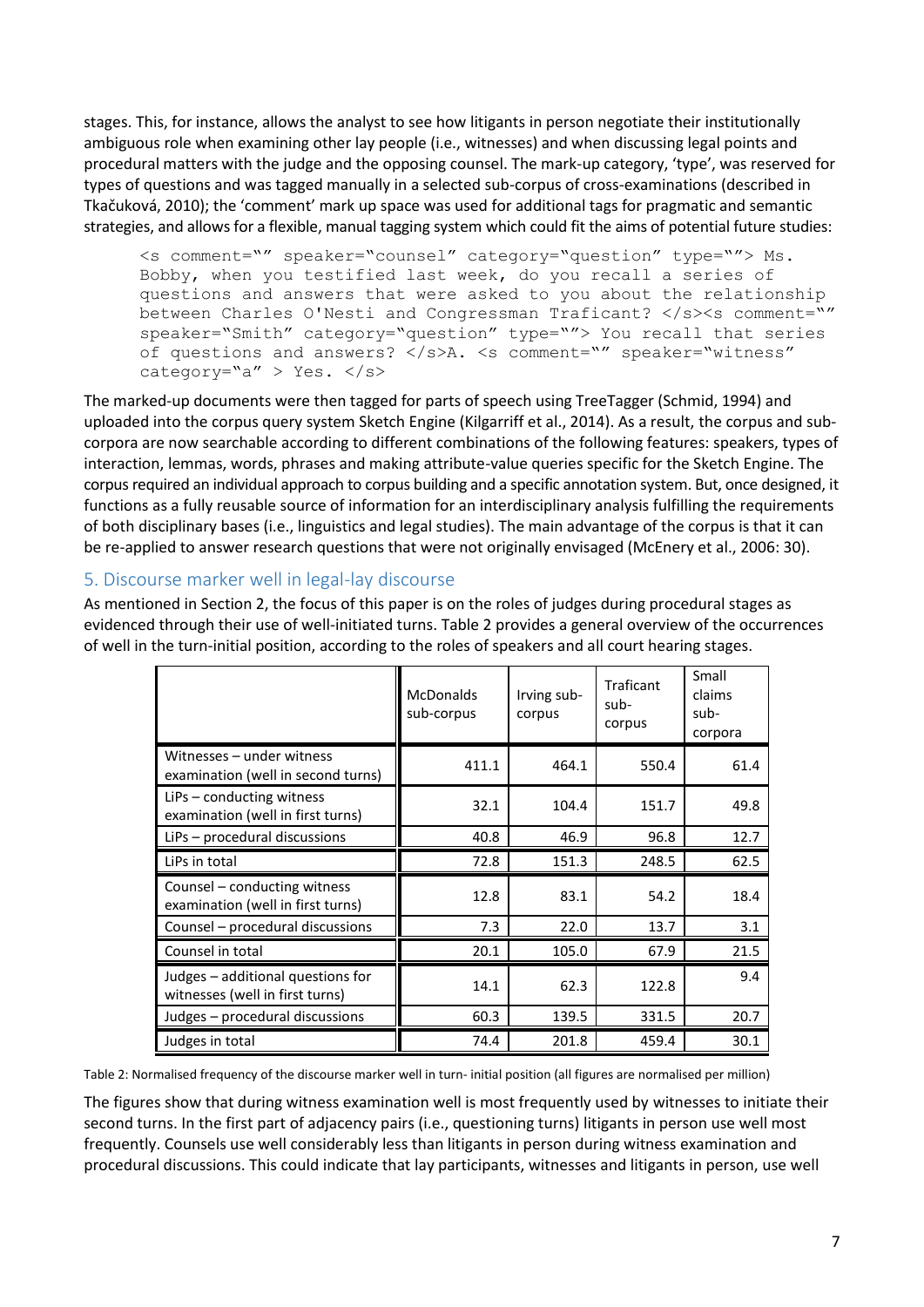most frequently because they are phrasing their narratives in the narrative mode. The paradigmatic mode of counsels' turns is more structured and does not require much self-correction, delays or rephrasing. Counsels mainly use well to reinforce the challenging force of their cross-examining questions (Tkačuková, 2010). The figures are comparable to those presented by Innes (2010), who provides a detailed overview of the functions, uses and frequencies of the discourse marker well used by counsel and witnesses (i.e., uses of well in its first- and second-turn positions). The findings in Innes (2010: 104) show that in its first turn position, well is used mainly to challenge the witness, whereas in its second position well introduces a delay tactic or justification/explanation.

Although well is much more frequently used by witnesses, litigant in person and counsels during witness examination, the situation is different during procedural discussions. The shaded rows in Table 2 illustrate that during procedural stages judges use well in the turn-initial position approximately twice as often as litigants in person and at least three times more than counsels. This is consistent with the fact that judges are the main contributors in the procedural and organisational stage of hearings and both parties turn to them for making decisions; litigants in person in particular expect judges' guidance and suggestions. The focus on judges' well-initiated turns during procedural discussions illustrates additional roles judges have to undertake in cases with litigants in person.

The Sketch Engine offers a function for identifying collocations by setting the range of words preceding and/or following the word in question, the number of minimal occurrences of the collocation in the corpus and in the given range. The collocations are then listed according to different association scores. For the purposes of this study the following three scores are of special importance: MI score, T-score and logDice score. The first two are common association scores. The MI score is not dependent on the size of the corpus and identifies lexical bundles and idiomatic occurrences, whereas the T-score is corpus-specific and bears more information about the grammatical use of the word. The logDice score is a modification of the Dice score. The logDice is based on several measures: the frequency of the precise relation, the frequency of the headword in the same syntactic position with any collocation and the frequencies of the collocation in any syntactic position (Rychly, 2008). This was thus found to be the most reliable score for small specialised corpora such as the present corpus because it combines grammatical and lexical criteria.

A combination of these scores was used to identify the left- and right- hand context of the discourse marker well in turn-initial positions as used by judges. Punctuation marks (full stops, dashes and question marks) rank highest by all three association measures for the left-hand context (L4–L1) in the data. Table 3 shows the top three results are ranked according to the logDice score.

As established in Section 2, court transcribers use a varying number of dashes to indicate interruptions in verbatim transcripts and their occurrence preceding well-initiated turns signifies the use of well for taking the floor and interrupting the previous speaker. The occurrence of the question mark then mainly applies to instances of judges interjecting witness examination in order to inquire about its course or ask specifying questions. Table 4 shows the proportion of well-initiated interjections and interruptions by judges. The first two rows show judges' well-initiated interjections of Q/A sequences during witness examination, whereas the last two rows show the rate of judges' well-initiated mid-turn interruptions during procedural discussions.

| Freg. | T-score | MI    | logDice |
|-------|---------|-------|---------|
| 562   | 16.999  | 3.73  | 4.71    |
| 175   | 7.078   | 3.207 | 4.182   |
| 126   | 6.069   | 6.016 | 6.9.    |

Table 3: Association measures for left-hand context of well-initiated turns used by judges ranked according to the logDice score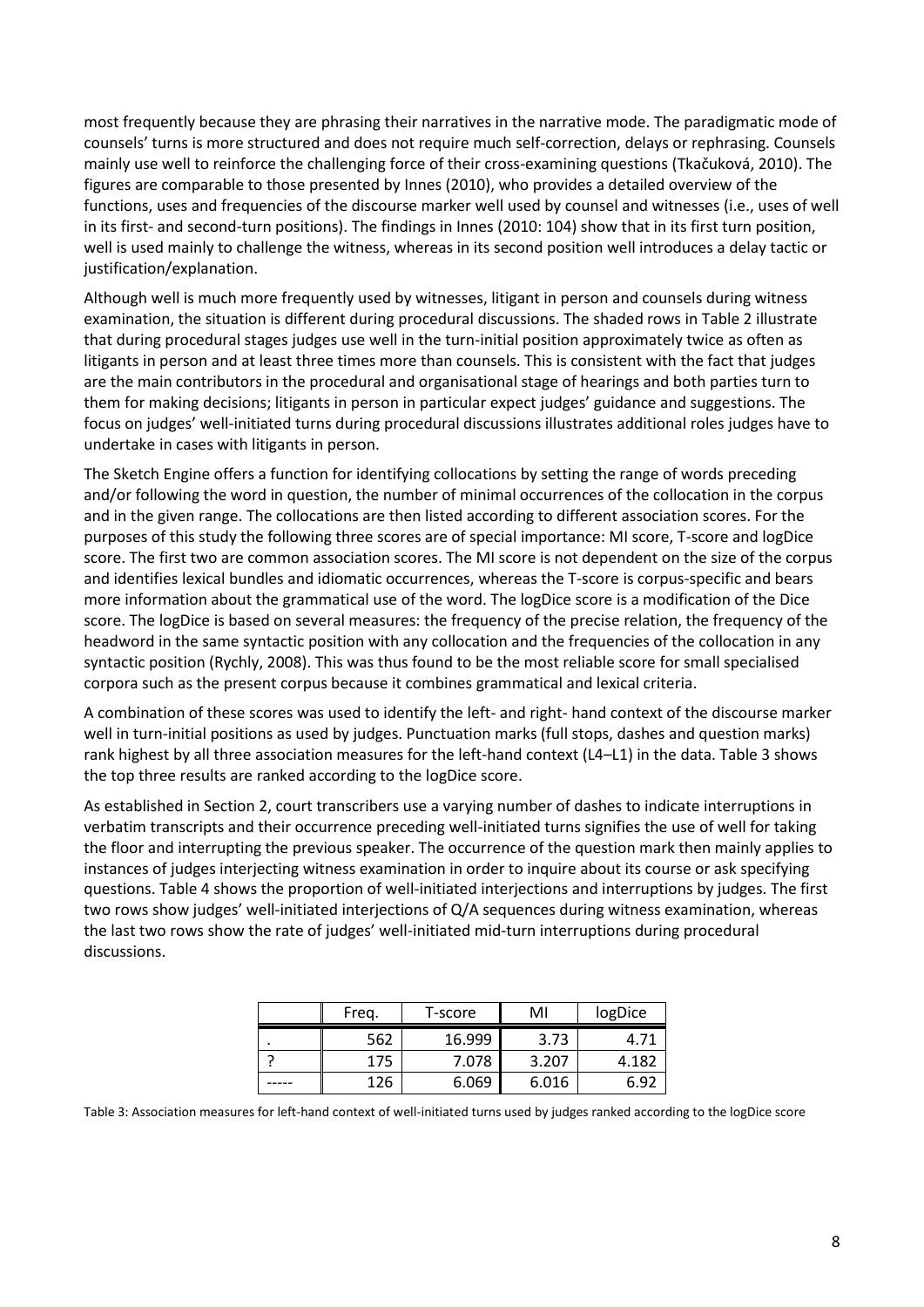|                                                                    | McDonalds<br>sub-corpus<br>(percent) | Irving<br>sub-<br>corpus | Traficant<br>sub-<br>corpus | Small<br>claims sub-<br>corpus |
|--------------------------------------------------------------------|--------------------------------------|--------------------------|-----------------------------|--------------------------------|
| Judges interjecting LiPs' witness<br>examination                   | 87.8                                 | 79.9                     | 67.3                        | 89.9                           |
| Judges interjecting counsels' witness<br>examination               | 12.2                                 | 20.01                    | 32.7                        | 10.1                           |
| Judges' mid-turn interruptions of LiPs in<br>procedural stages     | 59.5                                 | 63.7                     | 58.9                        | 78.3                           |
| Judges' mid-turn interruptions of counsels<br>in procedural stages | 40.5                                 | 36.3                     | 41.1                        | 21.7                           |

Table 4: The proportion of well-initiated interjections and interruptions by judges (LiPs stands for litigants in person; all figures are percent)

Judges interrupt litigants in person and counsels in similar proportions during procedural discussions. But the rate of judges interjecting litigants in person's witness examination is much higher across all the cases. This may be due to the fact that judges need to complement the litigants in persons' witness examination by asking witnesses additional questions. Another reason why judges interrupt litigants' in person witness examination is to control its course by pointing out aspects that are relevant to their decision-making and ensuring court time is used more efficiently, as illustrated in Example 1.

**Example 1**: The judge interferes with the litigant in person's (Irving's) cross-examination of a witness

MR IRVING: I am dangerous to the whole of existing history of the Holocaust? Is that what is implied by that?

MR JUSTICE GRAY: Well, that is, in the end, a matter for me, what Professor Lipstadt would have been understood to mean, but it seems to me it is pretty clear that the danger is that a lot of people will – I was going to use the word "swallow", that is a bit offensive – accept the denial case.

#### (Irving Sub-Corpus 2)

In this example, the judge interferes with Mr Irving's cross-examination by stating clearly which aspects are to be left to him. In so doing, the judge reinforces his authority, implying that it is, ultimately, his decision. The discourse marker projects the judge's stance to the line of questioning chosen by the litigant in person and the redundancy and limited value of Irving's cross-examination questions to his decision making. Reinforcing their role as decision-makers is the predominant function of judges well- initiated interruptions of counsels, as shown in Example 2.

**Example 2:** Judge's mid-turn interruption of the counsel during procedural discussions

MR. RAMPTON: With respect, I do not accept that. I will dutifully -- MR. JUSTICE BELL: Well, that is my ruling.

MR. RAMPTON: If that is your Lordship's ruling, I dutifully obey.

#### (McDonalds Sub-Corpus 1)

The judge interrupts counsel to state, briefly, that there is no point in objecting to his ruling and well helps indicate the force of the proposition expressed by the judge, which counsel accepts as an irreversible position. Projecting their firm stance and re-enforcing their authority is the main function of judges' wellinitiated mid-turn interruptions: they amount to almost 70 percent of all their well-initiated mid-turn interruptions directed at counsel. When directing their speech to litigants in person, judges follow further objectives: judges need to ensure that there are no misunderstandings and that hearings are not strongly impeded by the lay people's lack of legal knowledge, experience or training.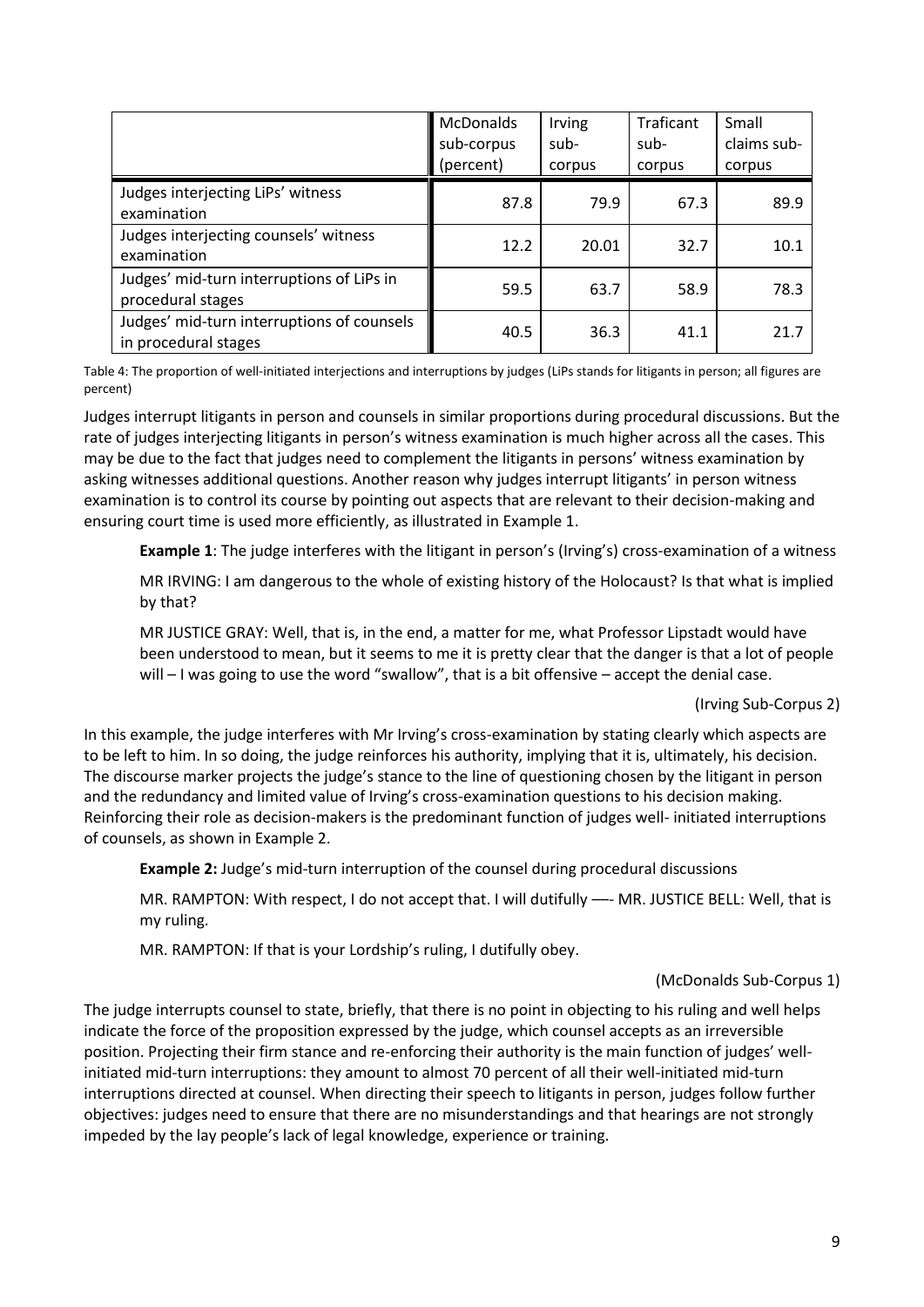While the left-hand context of well illustrates when judges take the floor and how they control the flow of interaction, the right-hand context (R1–R5) helps identify different functions of judge's well-initiated turns. The results in Table 5 are ranked according to the logDice score:

The top collocates for the right-hand context with the highest logDice score and association scores include the following words: pronouns I, we and you; verbs think, know and have; conjunction if ; negation form not and n't; modal verbs can, could, may and would. The frequent occurrence and close association of these words with well coincide with different functions of the discourse marker: explanation (think, know and have), instructions (have and you), suggestions (modal verbs, if ), mitigation (we, modal verbs, think), disagreement (forms of negation).

|              | Freq | T-score | MI    | logDice |       | Freg | T-score | MI    | logDice |
|--------------|------|---------|-------|---------|-------|------|---------|-------|---------|
| n't          | 326  | 7.389   | 4.211 | 7.587   | be    | 303  | 3.66    | 3.555 | 4.503   |
| may          | 50   | 4.275   | 4.501 | 5.431   | know  | 46   | 3.651   | 3.521 | 4.47    |
| think        | 78   | 5.371   | 4.309 | 5.262   | what  | 56   | 4.64    | 3.473 | 4.436   |
|              | 1004 | 21.215  | 4.235 | 5.215   | could | 32   | 3.508   | 3.408 | 4.358   |
| will         | 63   | 4.726   | 4.191 | 5.139   | not   | 170  | 7.525   | 3.313 | 4.289   |
| put          | 29   | 2.977   | 4.089 | 4.994   | it    | 177  | 7.873   | 3.282 | 4.258   |
|              | 369  | 12.152  | 3.939 | 4.917   | just  | 32   | 3.079   | 3.17  | 4.118   |
| do           | 154  | 6.158   | 3.802 | 4.769   | if    | 48   | 3.75    | 3.107 | 4.067   |
| we           | 98   | 5.704   | 3.743 | 4.709   | have  | 91   | 5.604   | 3.002 | 3.976   |
| can          | 51   | 4.533   | 3.743 | 4.699   | vou   | 131  | 6.828   | 2.991 | 3.967   |
| <b>There</b> | 70   | 5.042   | 3.654 | 4.617   | would | 35   | 2.414   | 1.877 | 2.844   |

Table 5: Association measures for right-hand context of well-initiated turns used by judges ranked according to the logDice score

To meet the needs of the interdisciplinary topic, the examples were further classified on two levels. The overarching categorisation is according to institutional functions that judges perform through well-initiated turns. Subordinate to it is the categorisation according to linguistic functions of well. The first tier of categorisation is, thus, guided by the roles of judges according to the civil procedure rules for legal proceedings with an unrepresented party (Trinder et al., 2014; and Zuckerman, 2014). The second tier of categorisation is adapted from the linguistic research by Innes (2010), Lam (2010) and Fuller (2003): textual function of introducing the topic; textual function of linking and establishing coherence; responsive interpersonal function of insufficiency/incompleteness; emotive interpersonal function of challenge/dismissal/state of mind; interactional function of reformulation; interactional function of turnmanagement; and pragmatic function of threat mitigation. The two-tier classification meets the needs of both disciplinary bases (i.e., linguistics and legal studies). Table 6 shows the overlaps between the legal and linguistic categorisations. There are often several linguistic functions corresponding to a single legal function of well-initiated turns used by judges. Examples below illustrate one linguistic function from each legal category.

The above examples show that although well could be omitted, it is significant for defining the force of the propositions expressed. In Examples

3 and 4, the discourse marker introduces the judges' explanation of legal concepts or procedural matters. In addition to introducing the explanation of the concept of the 'opening statement' in Example 3, the discourse marker well performs the textual function of establishing coherence. In Example 4, the discourse marker points to the insufficiency of the litigant in person's previous turn. What both examples have in common is the need to clarify a complex issue for litigants in person. The judges should, thus, preferably formulate their explanation in the narrative mode (e.g., comparing opening statements to road maps in Example 3). Both examples, however, contain lexical and syntactic patterns of the professional paradigmatic mode (e.g., 'layout the facts as you allege the facts to be' and 'conditional ruling on evidence that is conditioned on the Government being able to demonstrate'). Authentic samples from courtroom interactions extracted from corpora can be used for the purposes of training judges to illustrate how they can explain common concepts or procedures to lay people. Since the second category of providing guidance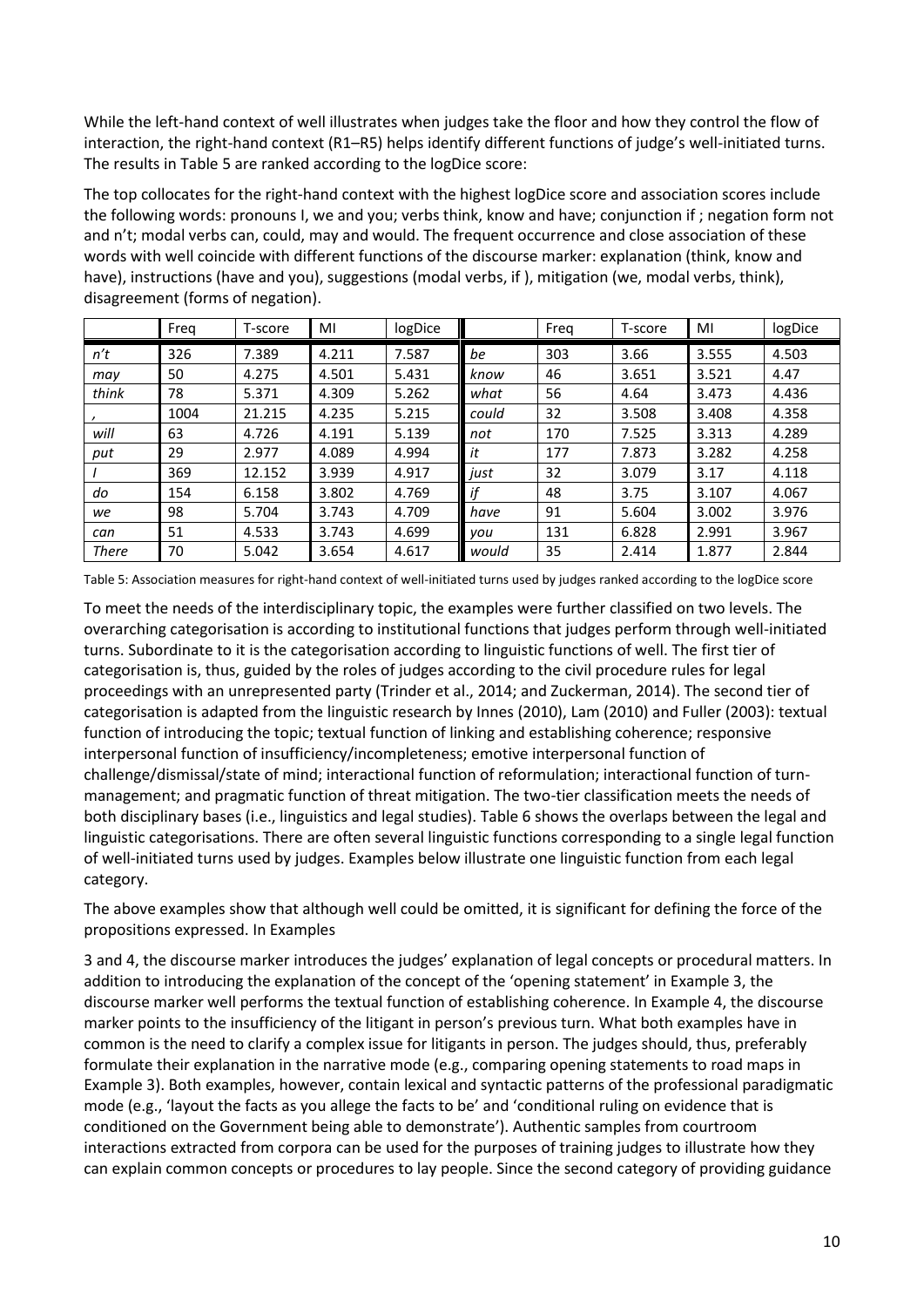on procedural matters is the most frequently employed function of well-initiated turns, it is important for judges to ensure that their explanation of procedures can be easily understood by litigants in person.

Table 6: Legal and linguistic classification of well-initiated turns as used by judges during interaction with litigants in person (LiP)

#### **Legal function:**

Providing advice/guidance/explanation on legal points/concepts

#### **Linguistic functions:**

- Textual function of introducing the topic
- Textual function of linking and establishing coherence
- Responsive interpersonal function of insufficiency/incompleteness

| 12.9%<br>$1.4\%$<br>14.5 | McDonalds sub-corpus | Irving sub-corpus | Traficant sub-corpus | Small claims sub-corpus |
|--------------------------|----------------------|-------------------|----------------------|-------------------------|
|                          |                      |                   |                      | 4.8%                    |

**Example 3:** Textual function of linking and establishing coherence

LiP: In regards to opening statement, that is my opening statement and I can say and present my case in a manner that would ----

THE COURT: Well, opening statement is just what it says. It's a statement of your position as far as what your case is about or what you contend your case is about. Some people say it's like a road map of their case. You cannot testify during it, and you cannot make arguments. There is a difference between an opening statement and a closing argument. So you cannot make an argument, but you can lay out the facts as you allege the facts to be.

(Small Claims Sub-Corpus 2)

#### **Legal function:**

Providing advice/guidance/explanation on procedural matters

#### **Linguistic functions:**

- Textual function of introducing the topic
- Textual function of linking and establishing coherence
- Responsive interpersonal function of insufficiency/incompleteness

| McDonalds sub-corpus | Irving sub-corpus | Traficant sub-corpus | Small claims sub-corpus |
|----------------------|-------------------|----------------------|-------------------------|
| 37.2%                | 19.7%             | 23.9%                | 30.9%                   |
|                      |                   |                      |                         |

**Example 4**: Responsive interpersonal function of insufficiency/incompleteness

MR. TRAFICANT: The tape recording of the dying man who they were able to tape but not make available for me to tape and depose.

THE COURT: Well, the way you're putting it has not in itself been presented to me, but we have not ruled that -- I have a conditional ruling on evidence that is conditioned on the Government being able to demonstrate certain things that the law requires them to demonstrate under these circumstances. It was a pretty straight forward ruling, and you'll see it when you go back on the docket.

(Traficant Sub-Corpus)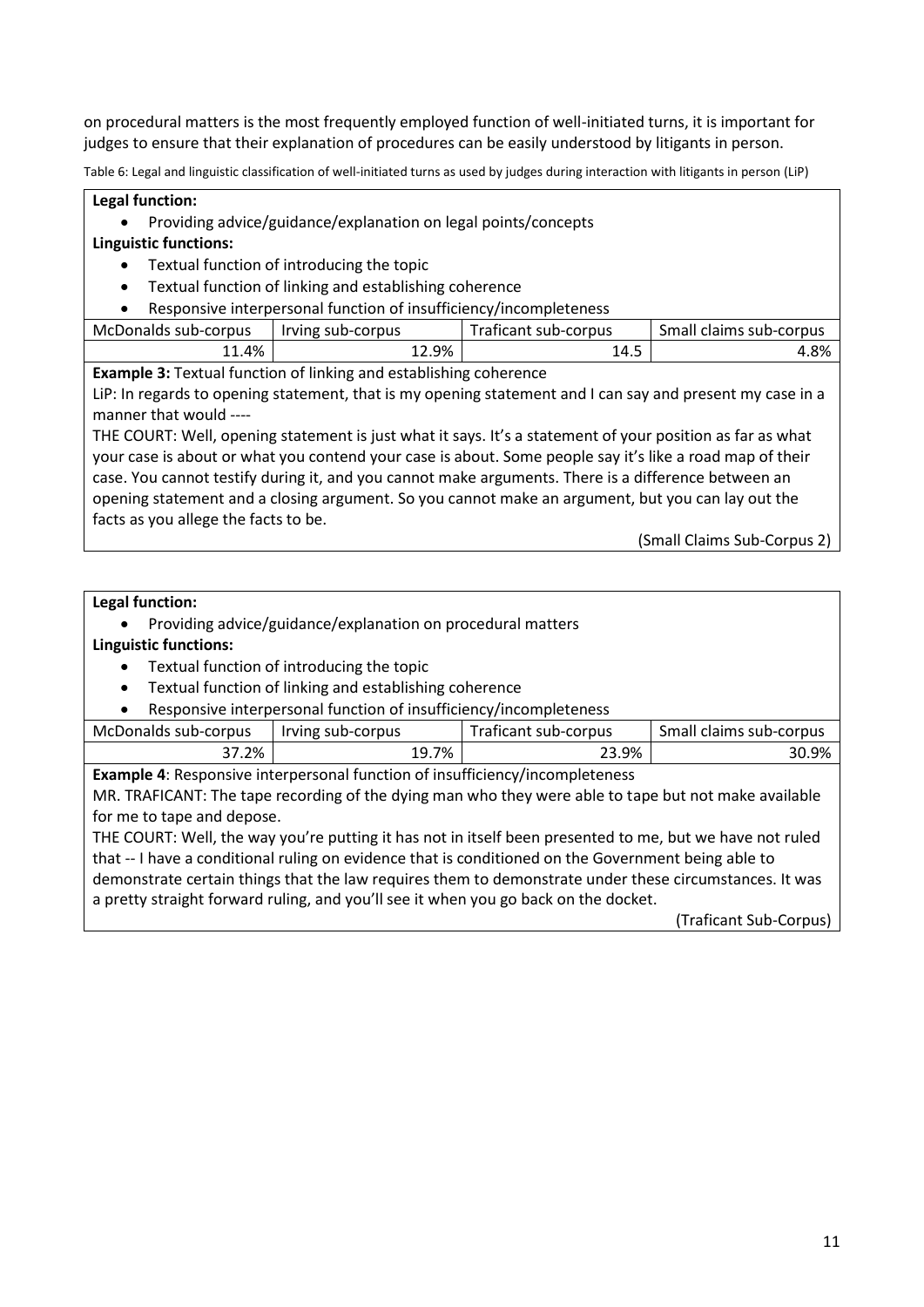## **Legal function:**

- Giving instructions/suggestions on (in)appropriateness and (in)effectiveness
- **Linguistic functions:**
	- Textual function of introducing the topic
	- Responsive interpersonal function of insufficiency/incompleteness
	- Interactional function of turn-management

| McDonalds sub-corpus | Irving sub-corpus | Traficant sub-corpus | Small claims sub-corpus |
|----------------------|-------------------|----------------------|-------------------------|
| 24.9%                | 21.2%             | - 3.2%               | 28.9%                   |

**Example 5:** Interactional function of turn-management

MS. STEEL: I do not think it should necessarily be assumed that he was from America. He could be from ----- MR. JUSTICE BELL: Well, ask about that if you like. I do not want to interrupt your cross-examination, but one thing you might ask is where Mr. Copeland arrived from, to the best of Mr. Mehigan's knowledge.

(McDonalds Sub-Corpus)

**Example 6:** Textual function of introducing the topic

MR IRVING: It is the way Morland J would put it probably too.

MR JUSTICE GRAY: Well, you might then take the opportunity, either in cross-examination or perhaps reexamining yourself, to make the points you are wanting to make in reference to Professor Levin or Dr Levin's report.

(Irving Sub-Corpus)

#### **Legal function:**

• Give rulings, reinforcing authority

#### **Linguistic functions:**

- Responsive interpersonal function of insufficiency/incompleteness
- Emotive interpersonal function of challenge/dismissal/state of mind
- Pragmatic function of threat mitigation

| McDonalds sub-corpus                                                                  | Irving sub-corpus | Traficant sub-corpus | Small claims sub-corpus |  |  |
|---------------------------------------------------------------------------------------|-------------------|----------------------|-------------------------|--|--|
| 4.6%                                                                                  | 8.9%              | 14.6%                | 3.5%                    |  |  |
| <b>Example 7:</b> Emotive interpersonal function of challenge/dismissal/state of mind |                   |                      |                         |  |  |
| MR. C.: Okay. But he did answer it.                                                   |                   |                      |                         |  |  |
| THE COURT: Well, the legal effect of that, I will sort out. MR. C.: Okay.             |                   |                      |                         |  |  |
| THE COURT: He said what he said.                                                      |                   |                      |                         |  |  |

(Small Claims Sub-Corpus 4)

#### **Legal function:**

Mitigating, resolving issues between parties

#### **Linguistic functions:**

#### Pragmatic function of threat mitigation

| McDonalds sub-corpus | Irving sub-corpus | Traficant sub-corpus | Small claims sub-corpus |
|----------------------|-------------------|----------------------|-------------------------|
| .8%                  | 13.2%             | 6.8%                 | 11.3%                   |

#### **Example 8**:

RAMPTON: It is sometimes necessary to say things rather than often necessary to say things which may be provocative but which nevertheless it is necessary to say.

MR. JUSTICE BELL: Well, we have been in this courtroom a long time together, we are going to be here for many months more, and anything which those conducting the case, either counsel or the Defendants themselves, can do to keep the temperature at a steady level showing some mutual respect and courtesy is to be welcomed by me.

(McDonalds Sub-Corpus)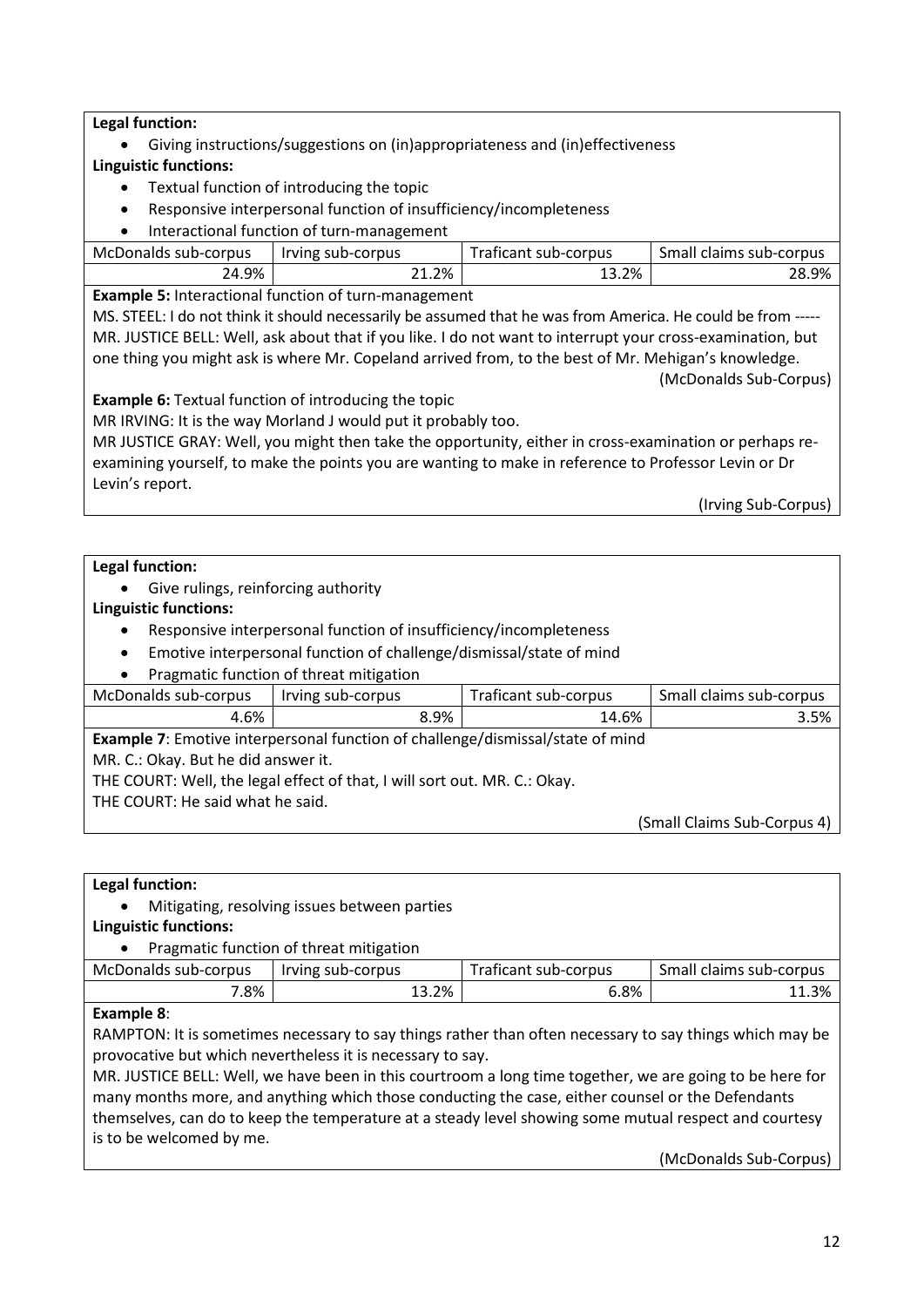**Legal function:**

- Challenging, expressing disagreement with the proposition expressed by LiPs **Linguistic functions:**
	- Responsive interpersonal function of insufficiency/incompleteness

| Emotive interpersonal function of challenge/dismissal/state of mind |                   |                      |                         |  |
|---------------------------------------------------------------------|-------------------|----------------------|-------------------------|--|
| McDonalds sub-corpus                                                | Irving sub-corpus | Traficant sub-corpus | Small claims sub-corpus |  |
| 9.7%                                                                | 19.3%             | 16.4%                | 10.1%                   |  |

**Example 9**: Emotive interpersonal function of challenge/dismissal/state of mind MR IRVING: Yes, but the left wing – MR JUSTICE GRAY: Well, do not argue about it, we have the evidence.

(Irving Sub-Corpus)

| Legal function: Other                                                                 |                                                        |                      |                             |  |  |
|---------------------------------------------------------------------------------------|--------------------------------------------------------|----------------------|-----------------------------|--|--|
| <b>Linguistic functions:</b>                                                          |                                                        |                      |                             |  |  |
| $\bullet$                                                                             | Textual function of introducing the topic              |                      |                             |  |  |
| $\bullet$                                                                             | Textual function of linking and establishing coherence |                      |                             |  |  |
| Interactional function of reformulation<br>$\bullet$                                  |                                                        |                      |                             |  |  |
| Interactional function of turn-management                                             |                                                        |                      |                             |  |  |
| McDonalds sub-corpus                                                                  | Irving sub-corpus                                      | Traficant sub-corpus | Small claims sub-           |  |  |
|                                                                                       | corpus                                                 |                      |                             |  |  |
| 4.8%<br>10.5%<br>4.4%<br>10.6%                                                        |                                                        |                      |                             |  |  |
| Example 10:                                                                           |                                                        |                      |                             |  |  |
| MR. C.: Well, now, who is on first?                                                   |                                                        |                      |                             |  |  |
| THE COURT: Well, Mr. W. is going to call Mr. P., and then you will cross-examine him. |                                                        |                      |                             |  |  |
|                                                                                       |                                                        |                      | (Small Claime Sub-Corpus 1) |  |  |

imall Claims Sub-Corpus 4) |

In Example 5 the discourse marker well is followed by an imperative and in Example 6 by the modal verb might. Both judges introduce suggestions as to preferable and more effective options litigants in person might want to take. In Example 5, this is further reinforced by the turn- managing function of well. Similarly, Example 6 illustrates well in its textual function of introducing the topic. Examples 7, 8 and 9 illustrate the multiple roles of judges, where they assert their authority through making firm decisions (Examples 7 and 9) and also through being mitigators between the parties (Example 8). Example 10 shows one of legally unspecific uses well, to which only linguistic functions were assigned.

The analysis only relates to well-initiated turns used by judges. But by combining linguistic and legal approaches, Table 6 gives an indication of what roles are most common for judges in cases with litigants in person and how they engage with litigants in person. The results show that (i) providing guidance on procedural matters and (ii) giving suggestions as to (in)effectiveness of arguments or undertakings are the most frequent roles of judges in cases with litigants in person. This resonates with the findings of Trinder et al. (2014). For the purposes of training the judiciary, samples of real-life interaction from court can serve as useful examples to discuss and learn from.

# 6. Conclusion

Procedural stages are important for negotiating meaning and institutional roles through legal-lay communication. Judges' well-initiated turns show that judges often reinforce their authority when directing their speech to counsel and provide explanation or advice when talking to litigants in person. The most frequent roles judges undertake through well-prefaced turns is providing explanation on procedural matters and legal concepts as well as initiating face-threat mitigation.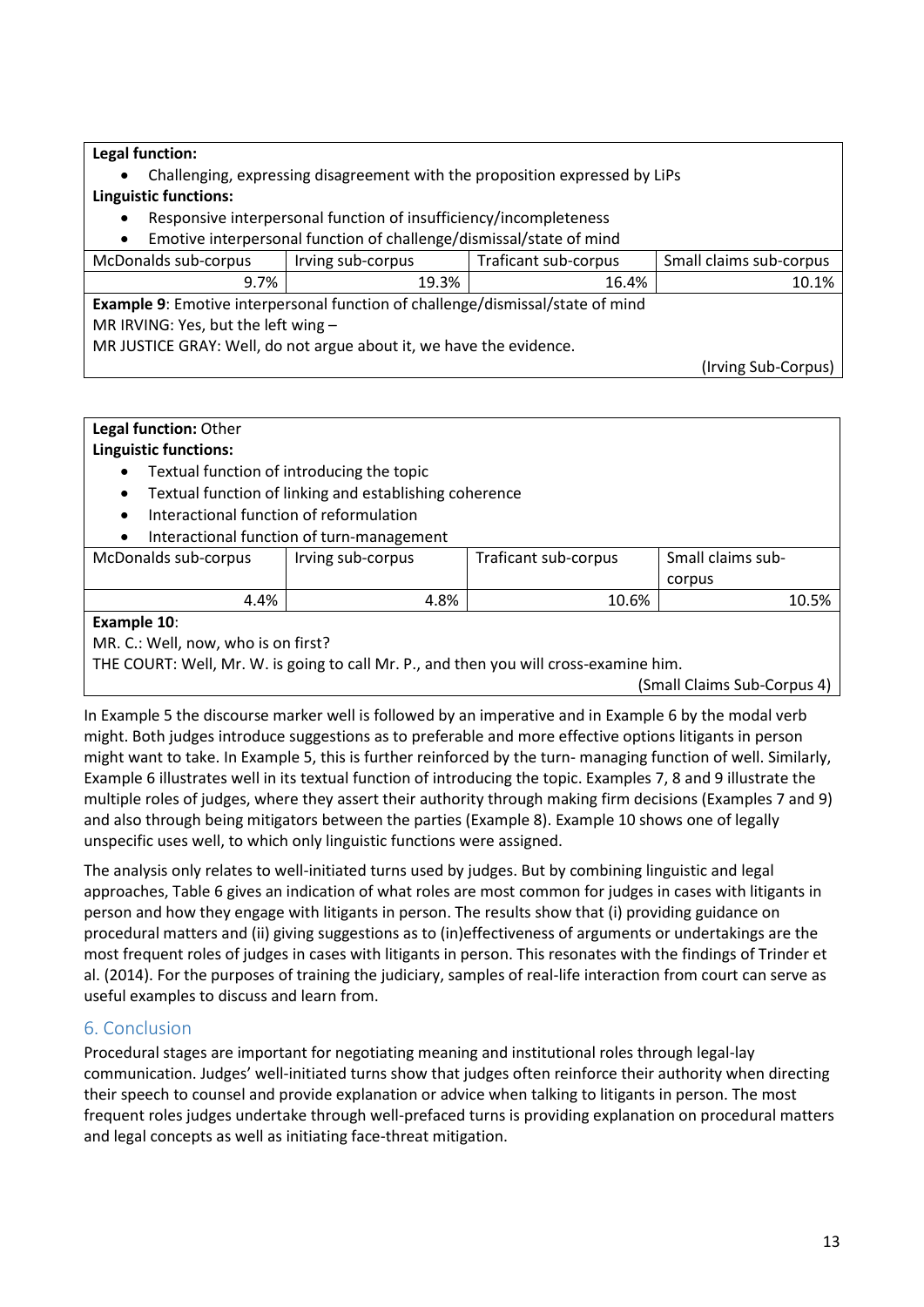By illustrating the uses of well and functions of judges' well-initiated turns during procedural discussions, I have demonstrated how a corpus linguistics approach can help to trace specific linguistic features to uncover more general aspects that are useful in other disciplines (e.g., legal studies). If the interdisciplinary approach is taken into account from the very beginning of the process of corpus building, the corpus can be re-used for purposes that were not originally envisaged. The corpus presented here has potential for being constantly supplemented and further exploited for developing materials for the judiciary or for developing practical handbook-style information packages for litigants in person.

A similar approach shown here can be used to analyse how the meaning of common legal concepts (e.g., 'evidence', 'opening speech' and 'cross-examination') is negotiated and explained to litigants in person in practice. Although many judges have personal experience with litigants in person who struggle with these concepts (Trinder et al., 2014), samples from court interaction can help judges practice clearer explanation strategies. This would give specific initiatives for the training of the judiciary but also inform personal support units and first-tier support organisation (e.g., Personal Support Units) on the basis of their guidance materials and how to help litigants in person.

A corpus approach provides a firm methodological basis for socio- legal studies as it presents an opportunity to work with real-life interactions. Corpora can be used as a complementary methodological tool in addition to empirical research methods, questionnaires, interviews and other socio-legal research methods.

#### References

Aldridge, M. and J. Luchjenbroers. 2007. 'Linguistic manipulation in legal discourse: framing questions and "smuggling" information', International Journal of Speech, Language and the Law 14 (1), pp. 85–107.

Atkinson, J.M. and P. Drew. 1979. Order in Court: The Organisation of Verbal Interaction in Judicial Settings. London: Macmillan.

Carranza, I.E. 2004. 'Discourse markers in the construction of the text, the activity, and the social relations', Current Trends in the Pragmatics of Spanish 123, pp. 203–27.

Carter, R. and M. McCarthy. 2006. Cambridge Grammar of English: A Comprehensive Guide; Spoken and Written English Grammar and Usage. Cambridge: Cambridge University Press.

Conley, J.M. and W.M. O'Barr. 1998. Just Words: Law, Language, and Power. Chicago: University of Chicago.

Cotterill, J. 2003. Language and Power in Court: A Linguistic Analysis of the O.J. Simpson Trial. Basingstoke: Palgrave Macmillan.

Cuenca, M.-J. 2008. 'Pragmatic markers in contrast: the case of well', Journal of Pragmatics 40 (8), pp. 1373–91.

Danet, B., K.B. Hoffman, N. Kermish, H.J. Rafn and D.G. Stayman. 1980. 'An Ethnography of questioning in the courtroom' in R.W. Shuy and A. Shnukal (eds) Language Use and the Uses of Language, pp. 222–34. Washington, District of Columbia: Georgetown University Press.

Drew, P. 1990. 'Strategies in the contest between lawyer and witness in cross-examination' in J.N. Levi and A.G. Walker (eds) Language in the Judicial Process, pp. 39–64. New York and London: Plenum Press.

Eades, D. 1996. 'Verbatim courtroom transcripts and discourse analysis' in H. Kniffka (ed.) Recent Developments in Forensic Linguistics, pp. 241–54. Frankfurt am Main: Peter Lang.

Flowerdew, L. 2004. 'The argument for using English specialized corpora to understand academic and professional language' in U. Connor and T. Upton (eds) Discourse in the Professions: Perspectives from Corpus Linguistics, pp. 11–33. Amsterdam: John Benjamins.

Fraser, B. 1993. 'Discourse markers across language' in L. Bouton and Y Kachru (eds) Pragmatics and Language Learning, pp. 3–16, Volume 4. Urbana-Champaign: Illinois: University of Illinois Press.

Fraser, H. 2003. 'Issues in transcription: factors affecting the reliability of transcripts as evidence in legal cases', Forensic Linguistics 10 (2), pp. 203–226.

Fuller, J.M. 2003. 'The influence of speaker roles on discourse marker use', Journal of Pragmatics 35 (1), pp. 23–45.

Gibbons, J. 2003. Forensic Linguistics: An Introduction to Language in the Justice System. Malden, Massachusetts and Oxford: Blackwell.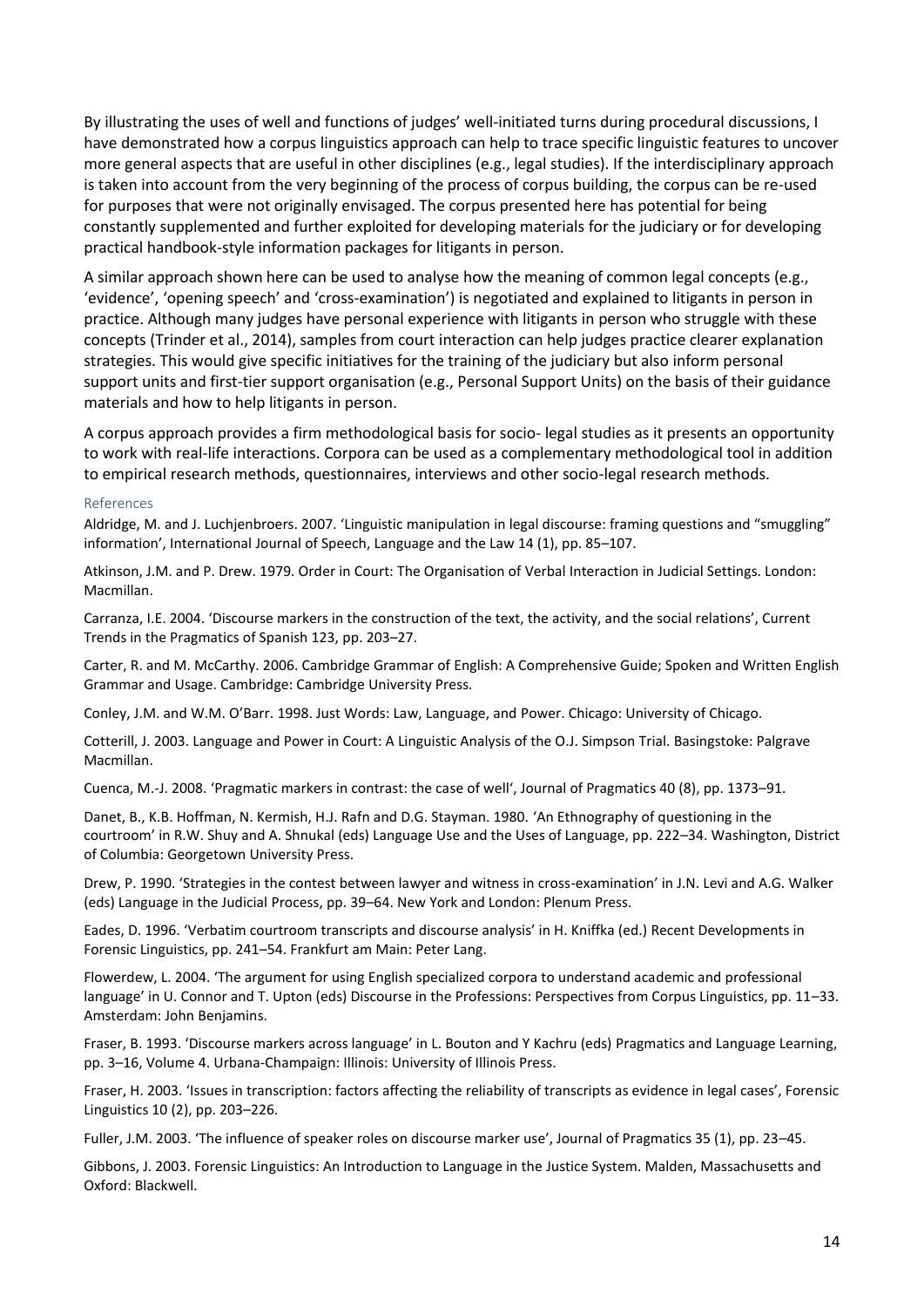Hale, S. 1999. 'Interpreters' treatment of discourse markers in courtroom questions', Forensic Linguistics 6 (1), pp. 57–82.

Harris, S. 1984. 'Questions as a mode of control in Magistrates' Courts', International Journal of the Sociology of Language 1984 (49), pp. 5–28.

Heffer, C. 2005. The Language of Jury Trial: A Corpus-aided Analysis of Legal-Lay Discourse. Basingstoke: Palgrave Macmillan.

Heffer, C., F. Rock and J. Conley (eds). 2013. Legal-Lay Communication: Textual Travels in the Law. Oxford: Oxford University Press.

Innes, B. 2010. "'Well, that's why I asked the question sir": well as a discourse marker in court', Language in Society 39 (1), pp. 95–117.

Jackson, C. and D. Jones. 2013. 'Well they had a couple of bats to be truthful: well-prefaced, self-initiated repairs in managing relevant accuracy in interaction', Journal of Pragmatics 47 (1), pp. 28–40.

Jucker, A.H. 1993. 'The discourse marker well: a relevance theoretical account', Journal of Pragmatics 19 (5), pp. 435–52.

The Judicial Working Group on Litigants in Person: Report. 2013. Accessed 1 September 2014 at: http://www.judiciary.gov.uk/wp- content/uploads/JCO/Documents/Reports/lip\_2013.pdf

Koester, A. 2010. 'Building small specialised corpora' in A. O'Keeffe and M. McCarthy (eds) The Routledge Handbook of Corpus Linguistics, pp. 66–79. London and New York: Routledge.

Kilgarriff, A., V. Baisa, J. Bušta, M. Jakubícˇek, V. Kovárˇ, J. Michelfeit, P. Rychlý and V. Suchomel. 2014. 'The Sketch Engine: ten years on', Lexicography 1 (1), pp. 1–30.

Kim, H.R.S. 2013. 'Retroactive indexing of relevance: the use of well in third position', Research on Language and Social Interaction 46 (2), pp. 125–43.

Lam, P.W. 2010. 'Toward a functional framework for discourse particles: a comparison of well and so', Text and Talk – An Interdisciplinary Journal of Language, Discourse and Communication Studies 30 (6), pp. 657–77.

Luchjenbroers, J. 1997. "'In your own words ... ": questions and answers in a Supreme Court trial', Journal of Pragmatics 27 (4), pp. 477–503.

Ma, B.K.C. 1993. 'Small-corpora concordancing in ESL teaching and learning', Hong Kong Papers in Linguistics and Language Teaching 16, pp. 11–30.

McEnery, T. and A. Wilson. 2001. Corpus Linguistics. Edinburgh: Edinburgh University Press.

McEnery, T., R. Xiao and Y. Tono. 2006. Corpus-based Language Studies. London: Routledge.

Matoesian, G. 2005. 'Nailing down an answer: participations of power in trial talk', Discourse Studies 7 (6), pp. 733–59.

Nelson, M. 2010. 'Building a written corpus: what are the basics' in A. O'Keeffe and M. McCarthy (eds) The Routledge Handbook of Corpus Linguistics, pp. 53–65. London and New York: Routledge.

Norrick, N. 2001. 'Discourse markers in oral narrative', Journal of Pragmatics 33 (6), pp. 849–78.

O'Barr W.M. and J.M. Conley. 1990. 'Litigant satisfaction versus legal adequacy in small claims court narratives' in J.N. Levi and A.G. Walker (eds) Language in the Judicial Process. New York and London: Plenum.

Philips, S.U. 1987. 'On the use of WH questions in American courtroom discourse: a study of the relation between language form and language function' in L. Kedar (ed.) Power through Discourse, pp. 83–112. Norwood, New Jersey: Ablex.

Rychlý, P. 2008. 'A lexicographer-friendly association score', Proceedings of Recent Advances in Slavonic Natural Language Processing, RASLAN, pp. 6–9.

Schiffrin, D. 1987. Discourse Markers. Cambridge: Cambridge Univeristy Press.

Schmid, H. 1994. 'Probabilistic part-of-speech tagging using decision trees', Proceedings of International Conference on New Methods in Language Processing. Manchester, UK. Accessed 19 January 2015 at: ftp://ftp.ims.unistuttgart.de/pub/corpora/tree-tagger1.pdf

Schourup, L. 1999. 'Discourse markers: tutorial overview', Lingua 10, pp. 227–65.

Svartvik, J. 1980. 'Well in conversation', Studies in English Linguistics for Randolph Quirk 5, pp. 167–77.